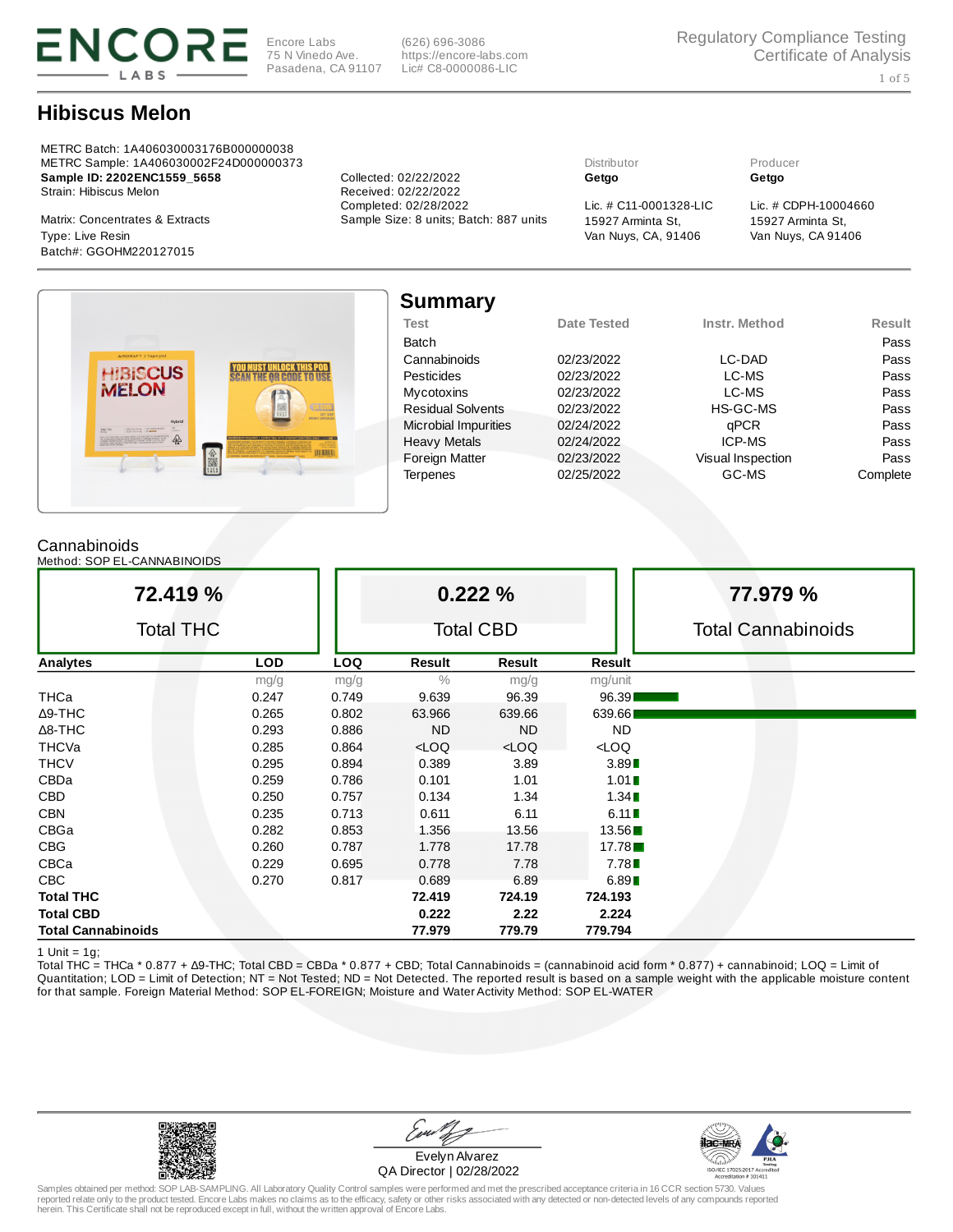

Encore Labs 75 N Vinedo Ave. Pasadena, CA 91107

(626) 696-3086 https://encore-labs.com Lic# C8-0000086-LIC

## Hibiscus Melon

METRC Batch: 1A406030003176B000000038 METRC Sample: 1A406030002F24D000000373 Distributor Producer Sample ID: 2202ENC1559\_5658 Collected: 02/22/2022 Getgo Getgo Strain: Hibiscus Melon Received: 02/22/2022<br>Completed: 02/28/2022

Matrix: Concentrates & Extracts Sample Size: 8 units; Batch: 887 units 15927 Arminta St, Van Nuys, CA, 91406 Type: Live Resin Van Nuys, CA 91406 Batch#: GGOHM220127015

### Pesticides

### Method: EL-PESTMYCOLCMS

| Analytes            | <b>LOD</b> | LOQ       | Limit     | <b>Result</b> |      | <b>Status Analytes</b> | <b>LOD</b> | LOQ       | Limit     | <b>Result</b> | <b>Status</b> |
|---------------------|------------|-----------|-----------|---------------|------|------------------------|------------|-----------|-----------|---------------|---------------|
|                     | $\mu$ g/g  | $\mu$ g/g | $\mu$ g/g | $\mu$ g/g     |      |                        | $\mu$ g/g  | $\mu$ g/g | $\mu$ g/g | $\mu$ g/g     |               |
| Abamectin           | 0.005      | 0.02      | 0.10      | <b>ND</b>     |      | Pass Fludioxonil       | 0.01       | 0.05      | 0.10      | ND            | Pass          |
| Acephate            | 0.002      | 0.01      | 0.10      | <b>ND</b>     |      | Pass Hexythiazox       | 0.005      | 0.02      | 0.10      | <b>ND</b>     | Pass          |
| Acequinocyl         | 0.01       | 0.02      | 0.10      | <b>ND</b>     | Pass | Imazalil               | 0.05       | 0.1       | 0.05      | <b>ND</b>     | Pass          |
| Acetamiprid         | 0.005      | 0.02      | 0.10      | <b>ND</b>     | Pass | Imidacloprid           | 0.005      | 0.02      | 5.00      | <b>ND</b>     | Pass          |
| Aldicarb            | 0.05       | 0.1       | 0.05      | <b>ND</b>     | Pass | Kresoxim Methyl        | 0.005      | 0.02      | 0.10      | <b>ND</b>     | Pass          |
| Azoxystrobin        | 0.005      | 0.02      | 0.10      | <b>ND</b>     | Pass | Malathion              | 0.02       | 0.05      | 0.50      | <b>ND</b>     | Pass          |
| Bifenazate          | 0.005      | 0.01      | 0.10      | <b>ND</b>     | Pass | Metalaxyl              | 0.002      | 0.005     | 2.00      | <b>ND</b>     | Pass          |
| Bifenthrin          | 0.02       | 0.05      | 3.00      | <b>ND</b>     | Pass | Methiocarb             | 0.05       | 0.1       | 0.05      | <b>ND</b>     | Pass          |
| Boscalid            | 0.02       | 0.05      | 0.10      | $<$ LOQ       | Pass | Methomyl               | 0.01       | 0.02      | 1.00      | <b>ND</b>     | Pass          |
| Captan              | 0.2        | 0.3       | 0.70      | <b>ND</b>     | Pass | Parathion Methyl       | 0.02       | 0.05      | 0.05      | <b>ND</b>     | Pass          |
| Carbaryl            | 0.02       | 0.05      | 0.50      | <b>ND</b>     | Pass | Mevinphos              | 0.02       | 0.05      | 0.02      | <b>ND</b>     | Pass          |
| Carbofuran          | 0.05       | 0.1       | 0.05      | <b>ND</b>     | Pass | Myclobutanil           | 0.005      | 0.01      | 0.10      | <b>ND</b>     | Pass          |
| Chlorantraniliprole | 0.002      | 0.01      | 10.00     | <b>ND</b>     | Pass | Naled                  | 0.01       | 0.02      | 0.10      | <b>ND</b>     | Pass          |
| Chlordane           | 0.05       | 0.1       | 0.05      | <b>ND</b>     | Pass | Oxamyl                 | 0.005      | 0.01      | 0.50      | <b>ND</b>     | Pass          |
| Chlorfenapyr        | 0.05       | 0.1       | 0.05      | <b>ND</b>     |      | Pass Paclobutrazol     | 0.05       | 0.1       | 0.05      | <b>ND</b>     | Pass          |
| Chlorpyrifos        | 0.05       | 0.1       | 0.05      | <b>ND</b>     |      | Pass PCNB              | 0.02       | 0.05      | 0.10      | <b>ND</b>     | Pass          |
| Clofentezine        | 0.01       | 0.02      | 0.10      | <b>ND</b>     | Pass | Permethrin             | 0.02       | 0.05      | 0.50      | <b>ND</b>     | Pass          |
| Coumaphos           | 0.02       | 0.05      | 0.02      | <b>ND</b>     | Pass | Phosmet                | 0.01       | 0.02      | 0.10      | <b>ND</b>     | Pass          |
| Cyfluthrin          | 0.05       | 0.1       | 2.00      | <b>ND</b>     | Pass | Piperonyl Butoxide     | 0.02       | 0.05      | 3.00      | <b>ND</b>     | Pass          |
| Cypermethrin        | 0.1        | 0.2       | 1.00      | <b>ND</b>     |      | Pass Prallethrin       | 0.005      | 0.02      | 0.10      | <b>ND</b>     | Pass          |
| Daminozide          | 0.02       | 0.05      | 0.02      | <b>ND</b>     | Pass | Propiconazole          | 0.005      | 0.01      | 0.10      | <b>ND</b>     | Pass          |
| Diazinon            | 0.002      | 0.01      | 0.10      | <b>ND</b>     | Pass | Propoxure              | 0.05       | 0.1       | 0.05      | <b>ND</b>     | Pass          |
| Dichlorvos          | 0.02       | 0.05      | 0.02      | <b>ND</b>     | Pass | Pyrethrins             | 0.02       | 0.05      | 0.50      | <b>ND</b>     | Pass          |
| Dimethoate          | 0.02       | 0.05      | 0.02      | <b>ND</b>     | Pass | Pyridaben              | 0.005      | 0.01      | 0.10      | <b>ND</b>     | Pass          |
| Dimethomorph        | 0.005      | 0.02      | 2.00      | <b>ND</b>     | Pass | Spinetoram             | 0.005      | 0.01      | 0.10      | <b>ND</b>     | Pass          |
| Ethoprophos         | 0.05       | 0.1       | 0.05      | <b>ND</b>     | Pass | Spinosad               | 0.005      | 0.01      | 0.10      | <b>ND</b>     | Pass          |
| Etofenprox          | 0.05       | 0.1       | 0.05      | <b>ND</b>     | Pass | Spiromesifen           | 0.01       | 0.02      | 0.10      | <b>ND</b>     | Pass          |
| Etoxazole           | 0.005      | 0.02      | 0.10      | <b>ND</b>     | Pass | Spirotetramat          | 0.005      | 0.01      | 0.10      | <b>ND</b>     | Pass          |
| Fenhexamid          | 0.005      | 0.02      | 0.10      | <b>ND</b>     | Pass | Spiroxamine            | 0.05       | 0.1       | 0.05      | <b>ND</b>     | Pass          |
| Fenoxycarb          | 0.05       | 0.1       | 0.05      | <b>ND</b>     | Pass | Tebuconazole           | 0.005      | 0.01      | 0.10      | $<$ LOO       | Pass          |
| Fenpyroximate       | 0.005      | 0.02      | 0.10      | <b>ND</b>     | Pass | Thiacloprid            | 0.02       | 0.05      | 0.02      | <b>ND</b>     | Pass          |
| Fipronil            | 0.05       | 0.1       | 0.05      | <b>ND</b>     | Pass | Thiamethoxam           | 0.005      | 0.01      | 5.00      | <b>ND</b>     | Pass          |
| Flonicamid          | 0.01       | 0.02      | 0.10      | <b>ND</b>     | Pass | Trifloxystrobin        | 0.005      | 0.01      | 0.10      | <b>ND</b>     | Pass          |

Date Tested: 02/23/2022

LOQ = Limit of Quantitation; LOD = Limit of Detection; NT = Not Tested; ND = Not Detected.



Evu Evelyn Alvarez QA Director | 02/28/2022



Samples obtained per method: SOP LAB-SAMPLING. All Laboratory Quality Control samples were performed and met the prescribed acceptance criteria in 16 CCR section 5730. Values<br>reported relate only to the product tested. Enc

Lic. # C11-0001328-LIC Lic. # CDPH-10004660 15927 Arminta St,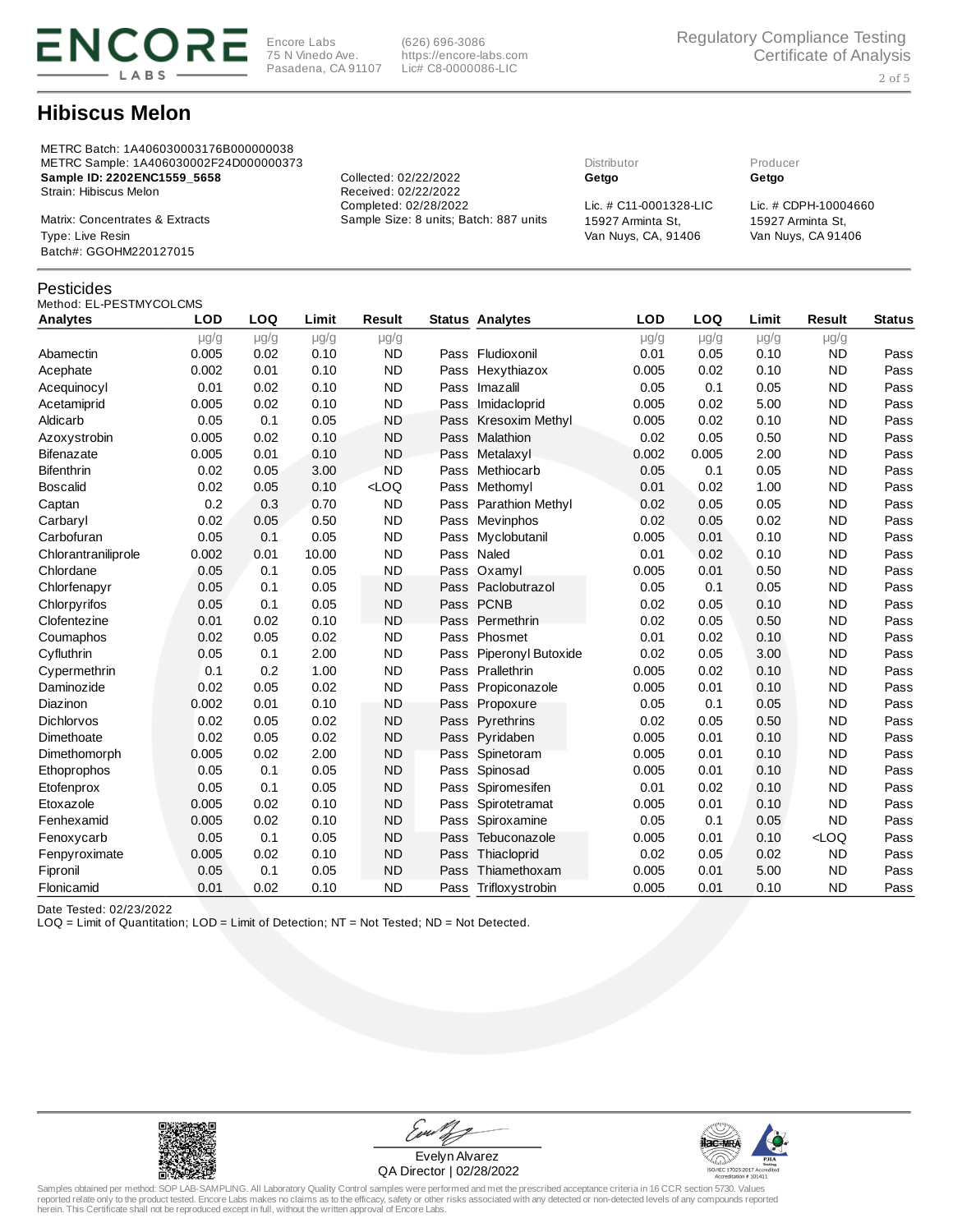

(626) 696-3086 https://encore-labs.com Lic# C8-0000086-LIC

# Hibiscus Melon

| METRC Batch: 1A406030003176B000000038<br>METRC Sample: 1A406030002F24D000000373 |                                        | Distributor               | Producer             |
|---------------------------------------------------------------------------------|----------------------------------------|---------------------------|----------------------|
| Sample ID: 2202ENC1559 5658                                                     | Collected: 02/22/2022                  | Getgo                     | Getgo                |
| Strain: Hibiscus Melon                                                          | Received: 02/22/2022                   |                           |                      |
|                                                                                 | Completed: 02/28/2022                  | Lic. $\#$ C11-0001328-LIC | Lic. # CDPH-10004660 |
| Matrix: Concentrates & Extracts                                                 | Sample Size: 8 units; Batch: 887 units | 15927 Arminta St.         | 15927 Arminta St.    |
| Type: Live Resin                                                                |                                        | Van Nuys, CA, 91406       | Van Nuys, CA 91406   |
| Batch#: GGOHM220127015                                                          |                                        |                           |                      |
|                                                                                 |                                        |                           |                      |

### Method: EL-PESTMYCOLCMS Analytes LOD LOQ Limit Result Status μg/kg μg/kg μg/kg μg/kg Aflatoxin B1 2.00 2.00 4.00 Aflatoxin B1 2.00 Aflatoxin B1 2.00 Aflatoxin B1 2.00 Aflatoxin B1 2.00 Aflatoxin B1 Aflatoxin B2 2.00 2.00 4.00 Aflatoxin B2 2.00 2.00 Aflatoxin B2 Aflatoxin G1 **2.00** 2.00 4.00 Aflatoxin G1 **2.00** Aflatoxin G1 Aflatoxin G2 2.00 4.00 ND Tested Ochratoxin A 1.00 2.00 20.00 ND Pass Total Aflatoxins 20.00 ND Pass

Date Tested: 02/23/2022

Mycotoxins

LOQ = Limit of Quantitation; LOD = Limit of Detection; NT = Not Tested; ND = Not Detected.

#### Residual Solvents Method: EL-RES\_SOLVENTS

| Analytes            | LOD  | LOQ       | Limit        | Result    | <b>Status</b> |
|---------------------|------|-----------|--------------|-----------|---------------|
|                     | µg/g | $\mu$ g/g | $\mu$ g/g    | $\mu$ g/g |               |
| Acetone             | 5.50 | 16.68     | 5000         | 23.58     | Pass          |
| Acetonitrile        | 4.56 | 13.82     | 410          | <b>ND</b> | Pass          |
| Benzene             | 0.09 | 0.28      |              | <b>ND</b> | Pass          |
| <b>Butane</b>       | 3.33 | 10.00     | 5000         | 432.82    | Pass          |
| Chloroform          | 0.10 | 0.29      | 1            | <b>ND</b> | Pass          |
| Ethanol             | 3.33 | 10.00     | 5000         | <b>ND</b> | Pass          |
| Ethyl-Acetate       | 3.33 | 10.00     | 5000         | <b>ND</b> | Pass          |
| Ethyl-Ether         | 3.33 | 10.00     | 5000         | <b>ND</b> | Pass          |
| Ethylene Oxide      | 0.08 | 0.24      | 1            | <b>ND</b> | Pass          |
| Heptane             | 3.33 | 10.00     | 5000         | <b>ND</b> | Pass          |
| n-Hexane            | 3.33 | 10.00     | 290          | <b>ND</b> | Pass          |
| <b>Isopropanol</b>  | 3.33 | 10.00     | 5000         | 20.90     | Pass          |
| Methanol            | 8.85 | 26.80     | 3000         | <b>ND</b> | Pass          |
| Methylene-Chloride  | 0.10 | 0.31      |              | <b>ND</b> | Pass          |
| 1,2-Dichloro-Ethane | 0.10 | 0.29      | $\mathbf{1}$ | <b>ND</b> | Pass          |
| Pentane             | 3.33 | 10.00     | 5000         | <b>ND</b> | Pass          |
| Propane             | 3.33 | 10.00     | 5000         | <b>ND</b> | Pass          |
| Toluene             | 3.33 | 10.00     | 890          | <b>ND</b> | Pass          |
| Xylenes             | 6.66 | 20.00     | 2170         | <b>ND</b> | Pass          |
| Trichloroethene     | 0.10 | 0.29      | 1            | <b>ND</b> | Pass          |

Date Tested: 02/23/2022

LOQ = Limit of Quantitation; LOD = Limit of Detection; NT = Not Tested; ND = Not Detected.



Evelyn Alvarez QA Director | 02/28/2022

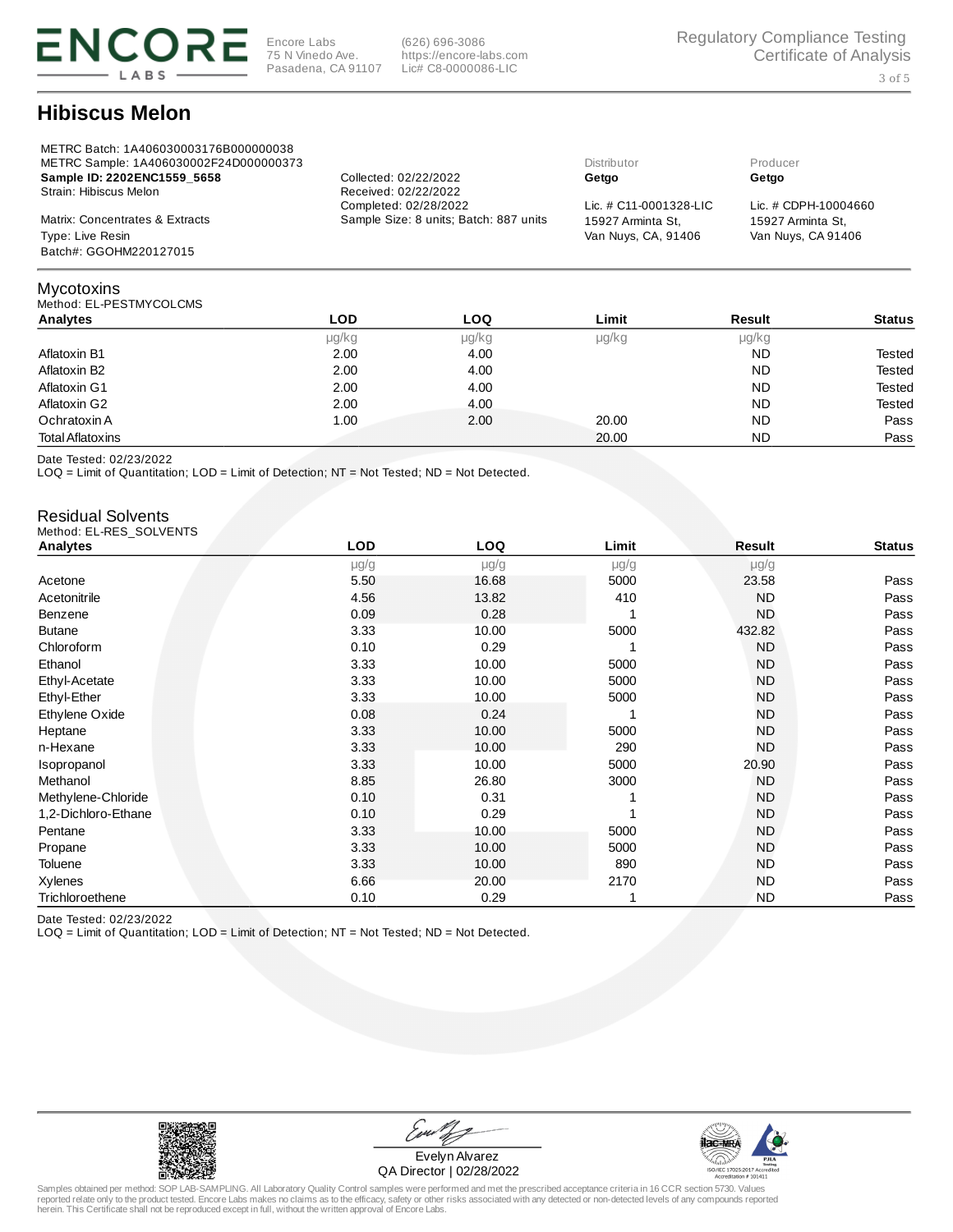

(626) 696-3086 https://encore-labs.com Lic# C8-0000086-LIC

# Hibiscus Melon

| METRC Batch: 1A406030003176B000000038<br>METRC Sample: 1A406030002F24D000000373 |                                        | Distributor               | Producer             |
|---------------------------------------------------------------------------------|----------------------------------------|---------------------------|----------------------|
| Sample ID: 2202ENC1559 5658                                                     | Collected: 02/22/2022                  | Getgo                     | Getgo                |
| Strain: Hibiscus Melon                                                          | Received: 02/22/2022                   |                           |                      |
|                                                                                 | Completed: 02/28/2022                  | Lic. $\#$ C11-0001328-LIC | Lic. # CDPH-10004660 |
| Matrix: Concentrates & Extracts                                                 | Sample Size: 8 units; Batch: 887 units | 15927 Arminta St.         | 15927 Arminta St.    |
| Type: Live Resin                                                                |                                        | Van Nuys, CA, 91406       | Van Nuys, CA 91406   |
| Batch#: GGOHM220127015                                                          |                                        |                           |                      |

#### Microbial Impurities<br>Method: SOP EL-MICROBIALS  $Mathod:$  SOP EL

| <b>METHOR, SUF LL-MICRODIALS</b>       |                    |        |
|----------------------------------------|--------------------|--------|
| Analytes                               | Result             | Status |
| Aspergillus flavus                     | Not Detected in 1q | Pass   |
| Aspergillus fumigatus                  | Not Detected in 1g | Pass   |
| Aspergillus niger                      | Not Detected in 1g | Pass   |
| Aspergillus terreus                    | Not Detected in 1q | Pass   |
| Shiga toxin-producing Escherichia coli | Not Detected in 1q | Pass   |
| Salmonella spp                         | Not Detected in 1q | Pass   |
|                                        |                    |        |

Date Tested: 02/24/2022

## Heavy Metals

| Method: SOP EL-HEAVYMETALS |       |           |       |           |               |
|----------------------------|-------|-----------|-------|-----------|---------------|
| Analytes                   | LOD   | LOO       | Limit | Result    | <b>Status</b> |
|                            | µg/g  | $\mu$ g/g | µg/g  | $\mu$ g/g |               |
| Arsenic                    | 0.012 | 0.036     | 0.200 | <b>ND</b> | Pass          |
| Cadmium                    | 0.015 | 0.044     | 0.200 | <b>ND</b> | Pass          |
| Lead                       | 0.055 | 0.167     | 0.500 | <b>ND</b> | Pass          |
| Mercury                    | 0.005 | 0.015     | 0.100 | <b>ND</b> | Pass          |

Date Tested: 02/24/2022

LOQ = Limit of Quantitation; LOD = Limit of Detection; NT = Not Tested; ND = Not Detected.